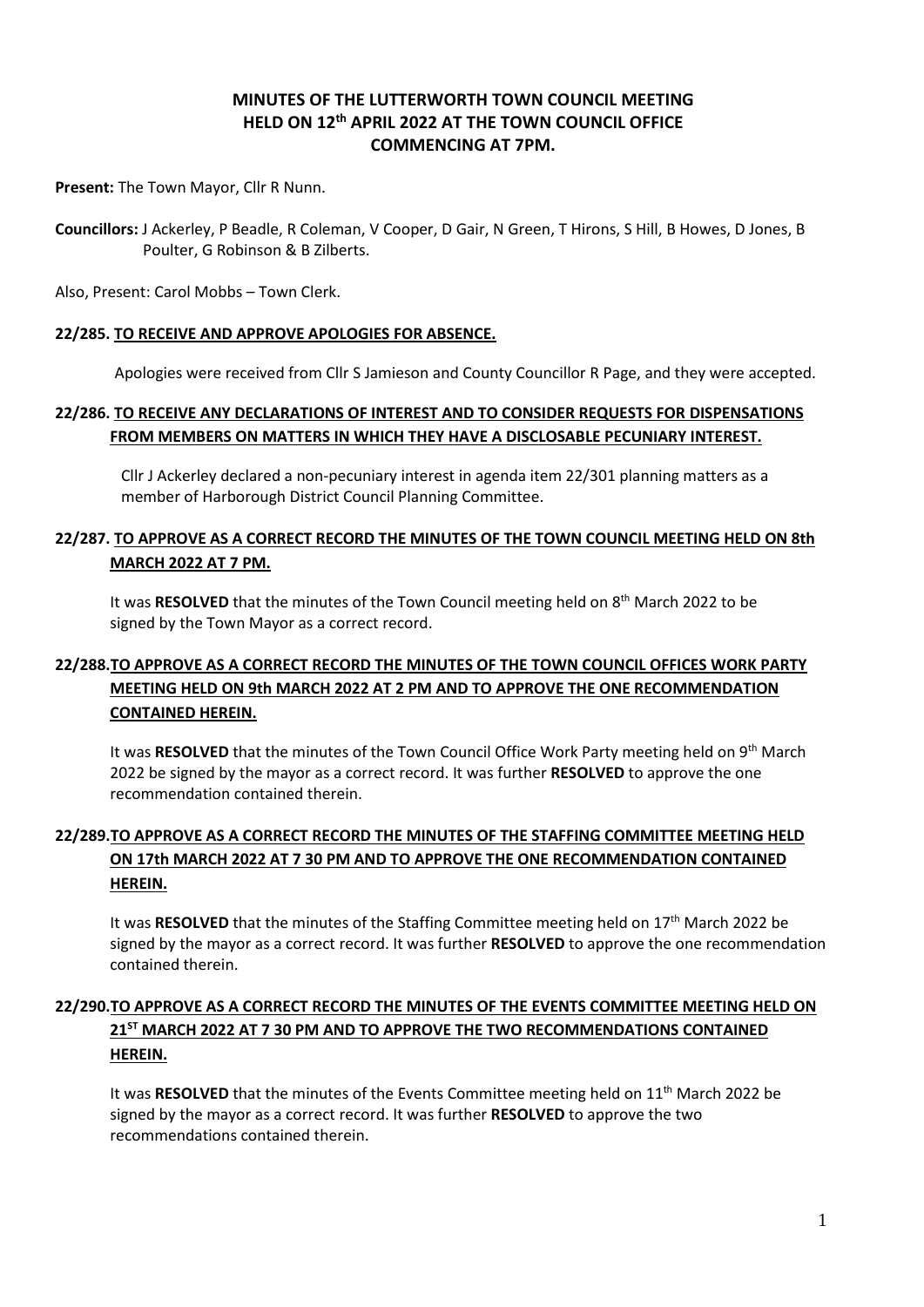### **22/291.TO APPROVE AS A CORRECT RECORD THE MINUTES OF THE EXTRAORDINARY TOWN COUNCIL MEETING HELD ON 22nd MARCH 2022 AT 7 PM.**

It was RESOLVED that the minutes of the Extraordinary Town Council meeting held on 22<sup>nd</sup> March 2022 to be signed by the Town Mayor as a correct record.

#### **22/292.THE MEETING OF EAST LUTTERWORTH TO BE HELD ON 28 TH MARCH 2022 AT 7 PM WAS CANCELLED.**

### **22/293.TO APPROVE AS A CORRECT RECORD THE MINUTES OF THE SEMI NATURAL GREEN SPACE WORK PARTY MEETING HELD ON 29TH MARCH 2022 AT 7 PM AND TO APPROVE THE ONE RECOMMENDATION CONTAINED HEREIN.**

It was RESOLVED that the minutes of the Semi Natural Green Space Work Party meeting held on 29<sup>th</sup> March 2022 be signed by the mayor as a correct record. It was further **RESOLVED** to approve the one recommendation contained therein.

### **22/294.TO APPROVE AS A CORRECT RECORD THE MINUTES OF THE GRANTS PANEL COMMITTEE MEETING HELD ON 5 TH April 2022 AT 7 PM AND TO APPROVE THE TWO RECOMMENDATIONs CONTAINED HEREIN.**

It was RESOLVED that the minutes of the Grants Panel meeting held on 5<sup>th</sup> April 2022 be signed by the mayor as a correct record. It was further **RESOLVED** to approve the two recommendations contained therein.

There was an objection to recommendation item 3 ii, but the recommendation was passed with a majority vote in favour.

#### **22/295.TO APPROVE AS A CORRECT RECORD THE MINUTES OF THE PLANNING COMMITTEE MEETING HELD ON 5 TH April 2022 AT 7 PM AND TO APPROVE THE ONE RECOMMENDATIONs CONTAINED HEREIN**.

It was RESOLVED that the minutes of the Planning & Highways Committee meeting held on 5<sup>th</sup> April 2022 be signed by the mayor as a correct record. It was further **RESOLVED** to approve the one recommendation contained therein.

#### **22/296.TO RECEIVE THE TOWN MAYOR'S ANNOUNCEMENT.**

The mayor confirmed that he had received a phone call approximately 5 days ago from the Alberto Costa Member of Parliament to advise that a proposed planning application for a new gravel pit in the Misterton and Walcote ward. He hoped that neighbouring wards would support any opposition that that Misterton & Walcote wished to raise.

#### **22/297.TO RECEIVE REPORTS FROM COUNTY AND DISTRICT COUNCILLORS.**

### **22/298.TO RECEIVE REPORTS FROM MEMBERS WHO HAVE ATTENDED MEETINGS ON BEHALF OF THE TOWN COUNCIL.**

Due to the County Councillor not being able to attend the meeting due to commitments she had sent through all the required information on email(s).

#### **22/299.TO RECEIVE COMMENTS FROM THE PUBLIC.**

None received.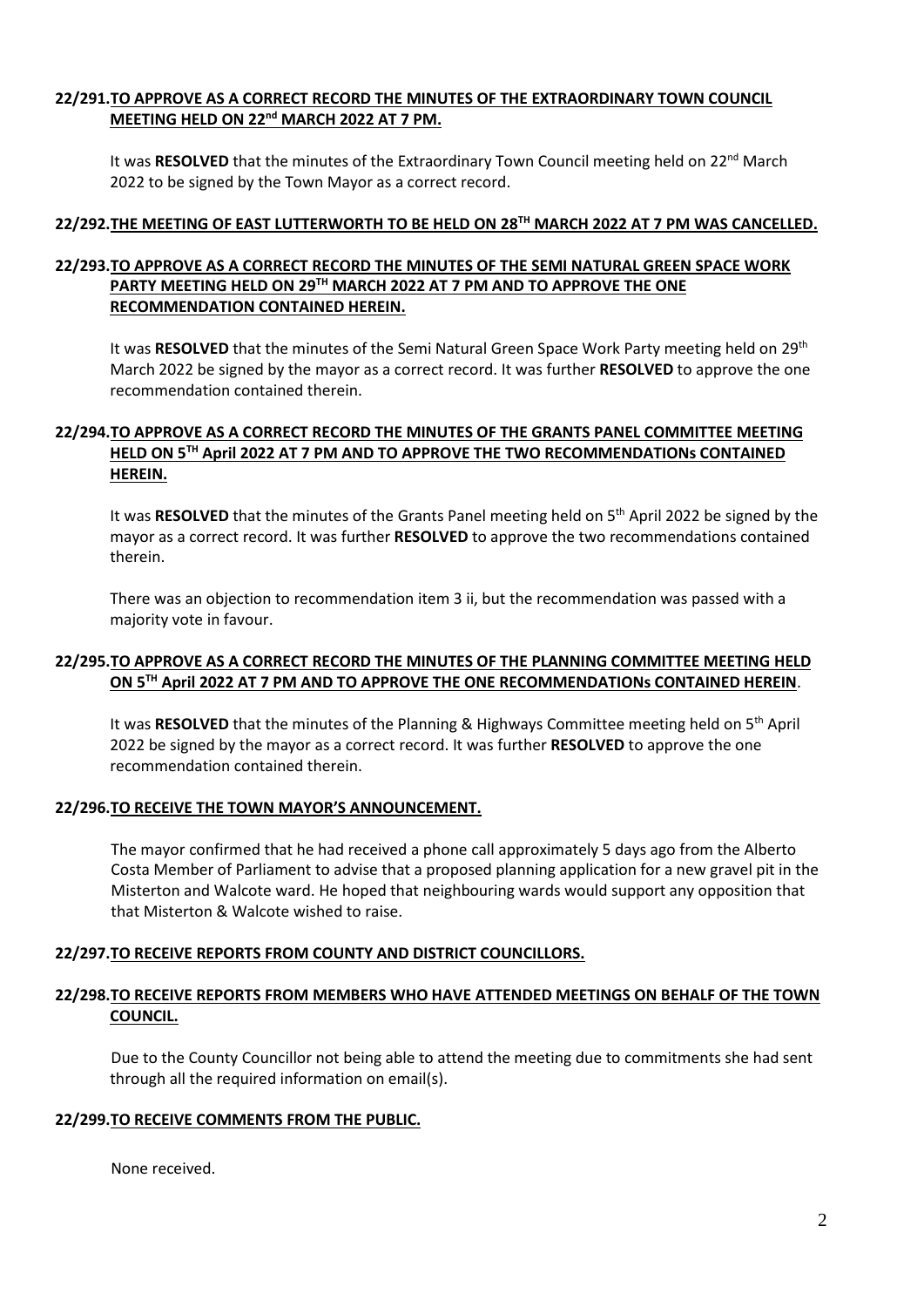## **22/300.TO CONSIDER THE CLERKS REPORT:**

### FINANCE.

It was **RESOLVED** to pay the accounts for month one attached BACS totalling £336616.13 (£20719.08 & £15897.05) plus £1850 grant payable to Lutterworth Town Bowling Club and £1085 payable to Juxta Electrical for repairs/additions to the Pavilion.

The Clerk confirmed the total amount of BACS had increased due to Year End and suppliers sending in invoices which were late additions but refer to year ending 2022.

It was **RESOLVED** to accept the ratified Payments for month twelve.

Year End close-down of the accounts will be completed by RBS Rialtas on Thursday 28<sup>th</sup> April 2022. The internal auditor (JM) will be completing his audit on Monday  $9<sup>th</sup>$  May 2022.

This should facilitate the AGAR to be on the Town Council agenda for June 2022.

#### **22/301.PLANNING APPLICATIONS**.

22/00719/FUL Erection of 21 residential holiday lodges and a management building with associated parking, gallops, and landscaping | ATE Farms Ltd Moorbarns Lane Lutterworth Leicestershire LE17 4JD.

It was **RESOLVED** to make a four-pronged planning objection as follows:

- 1) To raise a planning enforcement case to include previous planning applications for the same site which included the erection of luxury lodges to tray and ascertain how they had been granted planning permission which include issues to why they are being advertised for sale to residents and not entirely for showmen. Plus, in addition the issues caused by additional traffic pollution on a single way traffic system.
- 2) Place a strongly worded objection to planning application 22/00719/FUL to include previous issues raised regarding any development of Moorbarns Lane, Lutterworth from relevant sources.
- 3) Write to David Atkinson as Head of Planning at Harborough District Council to ask for a clear explanation of the given planning application consent plus request the details of the Section 106 monies raised due to the development.
- 4) LTC have a joint meeting with HDC on 25<sup>th</sup> February 2022 and request that application 22/00719/FUL is added to the agenda for discussion.

#### Listed below are the previous planning applications in connection with the current application 22/00719/FUL:

Erection of horse exercise arena at Moorbarns Lane adjacent to site of existing stable block (Variation of Condition 2 (private exercising of horses) of 15/00277/FUL to enable the exercise arena to be used by horses other than his own including horses owned by visitors staying in lodges which are proposed posed under planning application 22/00719/FUL)

22/00767/VAC | Erection of horse exercise arena at Moorbarns Lane adjacent to site of existing stable block (Variation of Condition 2 (private exercising of horses) of 15/00277/FUL to enable the exercise arena to be used by horses other than his own including horses owned by visitors staying in lodges which are proposed posed under planning application 22/00719/FUL)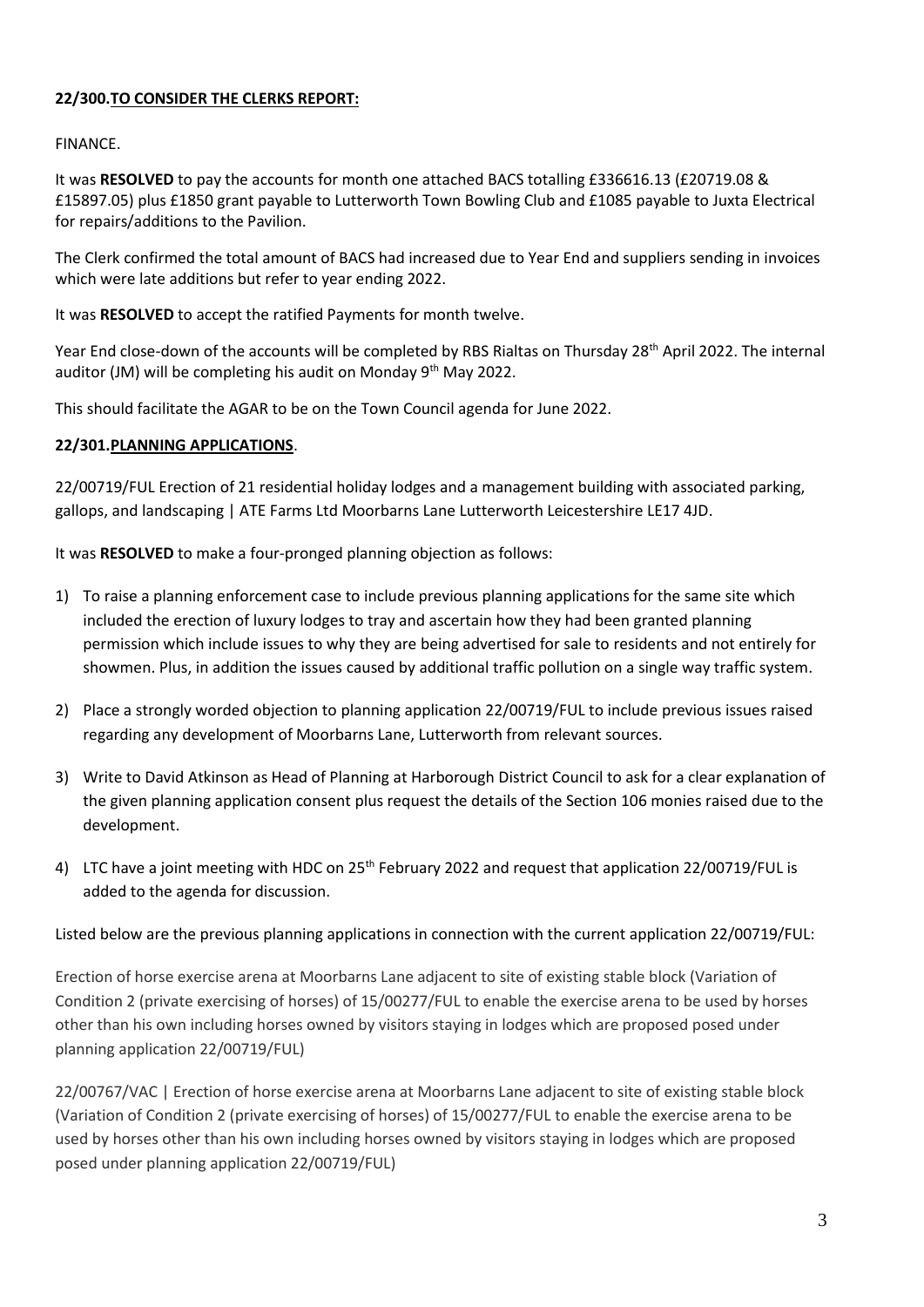22/00764/VAC | Change of use of land from agricultural to equestrian, including formation of horse exercising gallop (Variation of Condition 2 (private exercising of horses) of 14/01336/FUL to enable the land and gallops to be used by horses other than the applicant's own including horses owned by visitors staying in lodges which are proposed under planning application 22/00719/FUL)

### **22/302. USE OF THE COVENTRY ROAD RECREATION GROUND.**

It was **RESOLVED** to accept the request for the request for the Kidz Kingdom for the annual use of the Coventry Road Recreation Ground including amended dates from Monday 25<sup>th</sup> April to Tuesday 3<sup>rd</sup> May 2022. There will be five working days and four non-working days.

# **22/303.ELECTRIC CAR CLUB**.

Legal Topic Note No 89 has changed the powers in respect of Sustainable energy and electric vehicle charging for local councils.

It was **RESOLVED** to request a meeting with both Helen Chadwick and Benn Dodd which are to be invited to a pre-Town Council meeting at 6 30pm of their choice to allow all councillors to make an informed decision.

It was further **RESOLVED** not to make any changes to the Standing Orders in respect of the Legal Topic Note No 89 until after the arranged meeting.

# **22/304.FEASIBILITY STUDY QUOTE.**

It was **RESOLVED** to accept the revised quote and ask for the feasibility study to the current building to be completed with urgency.

# **22/305**.**SUCCESSFUL SECTION 106 APPLICATIONS**.

Members noted the confirmation that the two applications placed for Section 106 grants have been agreed as follows:

023 S106 Non cttee 2021-22 in the sum of £16,599 for cemetery seating at Leaders Farm Cemetery, Lutterworth.

024 S106 Non cttee 2021-22 in the sum of £23,495 for a large, planted area at Leaders Farm Cemetery, Lutterworth.

It was further noted that an extension to the completion dates had been applied for which has facilitated a meeting between the Town Council and the Community Facilities Development Officer at Harborough District Council.

# **22/306**.**STANDING ORDERS/FINANCIAL REGULATIONS**.

It was **RESOLVED** to accept and adopt the Standing Order amendments as stated in the NALC of the changes to Legal Topic Notes no 87 Procurement dated 24<sup>th</sup> March 2022.

It was further **RESOLVED** to partly remove item 4 (a) to remove the wording – 'The Deputy Mayor shall be elected as Town Mayor unless he/she fails to be re-elected to the Town Council'. The changes are made to avoid any predetermination prior to the Mayoral elections taking place in the Annual Town Council meeting as per Standing Order No3.